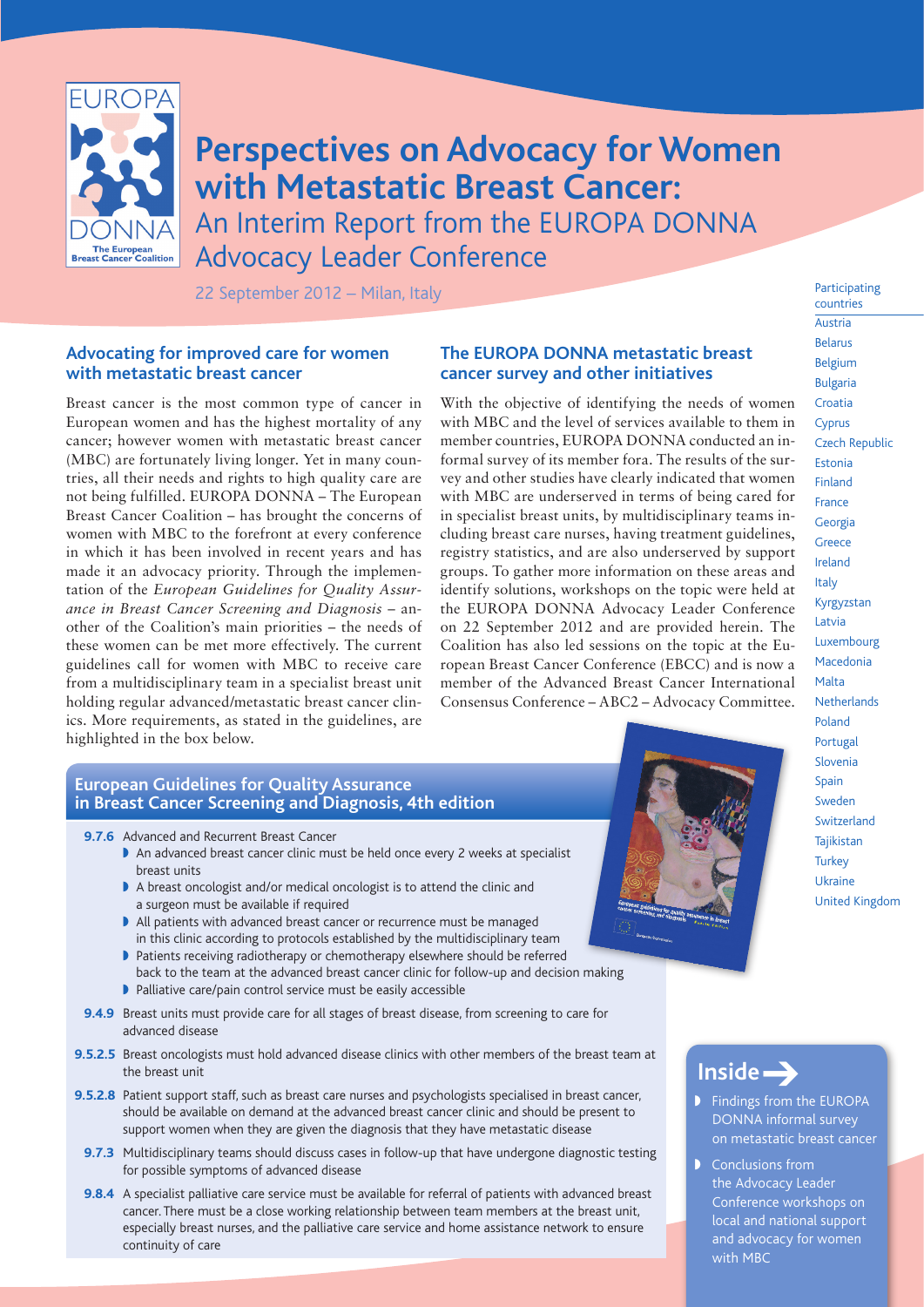## **EUROPA DONNA informal survey on metastatic breast cancer: key findings**

#### **Responding countries**

Albania, Belgium, Croatia, Cyprus, Denmark, Estonia, Finland, France, Georgia, Iceland, Ireland, Israel, Italy, Kyrgyzstan, Luxembourg, Malta, Netherlands, Norway, Slovenia, Spain, Sweden, Turkey, Ukraine, United Kingdom

A EUROPA DONNA informal survey of its member countries has indicated that further work is required to ensure that women with MBC receive the services that are stipulated in the EU guidelines. Of the 24 respondents, 16 countries claimed that women with MBC could return to the **specialist breast unit** where they were initially treated. Only one-third reported that women with MBC are given enough **support,** including psychological support, when they receive their MBC diagnosis.

The informal, unvalidated, 26-question survey was sent to EUROPA DONNA's 46 member countries with the aim of determining their knowledge of data, care, treatment and advocacy for MBC and identify potential areas to address in the future. Twenty-four ED member countries responded, with 75% answering the survey based on consultation with at least one woman with MBC. The most used and preferred term was "metastatic breast cancer" followed by "advanced breast cancer."

### **Context and diagnosis**

Regarding **MBC incidence,** 60% of the respondents reported that data are available, and in 45% of these, the information comes from the National Cancer Registry. Nearly 50% said that women are given information about MBC during their primary breast cancer treatment or during follow-up, in the majority. Half said MBC is detected by **screening** and nearly all said it was detected by **symptoms** or during follow-up. Of these, one country reported that the diagnosis could be delivered by telephone, while in the rest it was delivered in person. Only one-third of the respondents said that women with MBC felt that they were given enough information at the time of their diagnosis of MBC.

#### **Treatment and care**

**Guidelines for MBC** were reported to exist in 40% of the responding countries, while others used international or the American Society of Clinical Oncology guidelines. Wide disparity was seen between countries with regard to support and information provided to women at diagnosis and during treatment.

| Support at time of diagnosis                                                                    | <b>Yes</b>               | <b>No</b>                                    |
|-------------------------------------------------------------------------------------------------|--------------------------|----------------------------------------------|
| Women with MBC receive adequate support<br>(including psychological support)                    | 8 countries              | 12 countries                                 |
| Women with MBC receive enough information<br>at the time of diagnosis                           | 8 countries              | 10 countries                                 |
| Treatment starts in a timely manner                                                             | 18 countries             | 6 countries<br>(not always<br>or don't know) |
| Women receive a written treatment plan                                                          | 7 countries              |                                              |
| Women are cared for by the same health professionals<br>when they attend clinics                | 15 countries             |                                              |
| Women diagnosed with MBC feel that they have received                                           | 7 countries              | 5 countries                                  |
| enough information about signs and symptoms which<br>could indicate further disease progression | (+1 partial information) | (9 don't know)                               |

#### **Support and advocacy**

With regard to **support for family members** of those diagnosed, 14 countries said that the families receive support. Nearly all respondents, 22 of 24 countries, said that patient organisations support women with MBC. Just over 50% of countries said **local patient organisations** help with support and information on absence from work and home help, while 8 said this was not the case. In 80%, women with MBC actively participate in local breast cancer support or advocacy group activities; 45% claimed local breast cancer groups adequately meet the needs of women with MBC for information and support, although several added that this was difficult to judge.

Twenty countries agreed that there is a **need to advocate for special rights** for women with MBC with regard to information, treatment and counselling. All countries felt such needs and rights should be included in **national guidelines** on breast cancer treatment, and 21 countries said this should be included, in addition to treatment, in the next edition of the *European Guidelines for Quality Assurance in Breast Cancer Screening and Diagnosis*.

*There is a need to advocate for special rights for women with MBC with regard to information, treatment and counselling.*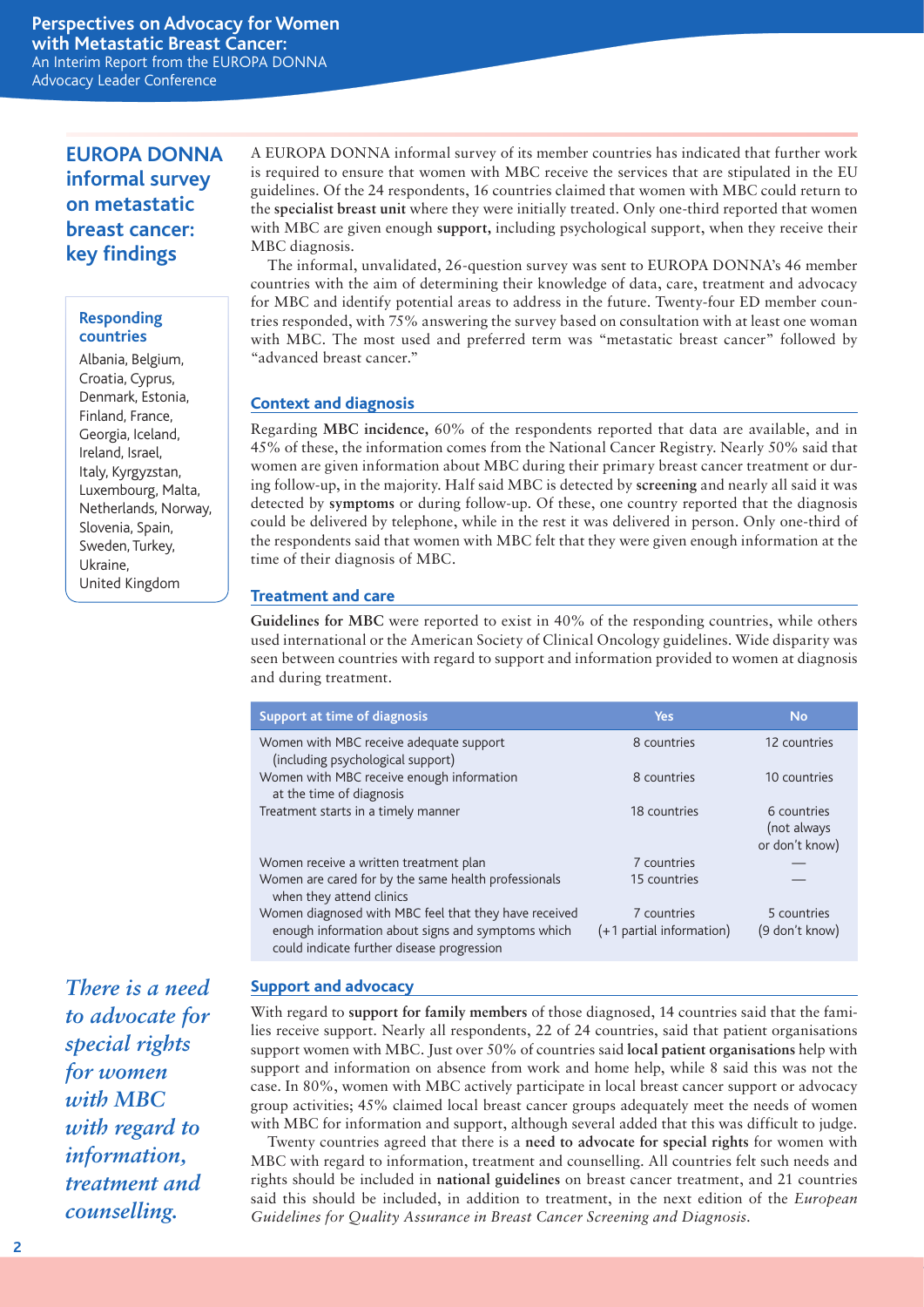## **Workshops on local and national support and advocacy for women with metastatic breast cancer**

*EUROPA DONNA Breast Cancer Advocacy Leader Conference*

*Milan, Italy 22 September 2012* Results of workshops held at the Coalition's Breast Cancer Advocacy Leader Conference and involving National Representatives and delegates from 31 countries indicated that the response to the needs of women with metastatic breast cancer **varies greatly** among member countries. While some countries have launched activities to further identify the needs of women and to even provide information to women on the topic of MBC, some are still facing more fundamental issues such as lack of screening, breast services or public health care.

Some informal ideas and comments from the workshop groups included the following:

- **D** Specialist breast units must care for women with MBC
- $\triangleright$  Women should always receive a written treatment plan both at first diagnosis and when they receive a MBC diagnosis. They should also receive a final report so they know where they stand when treatment is finished
- Women with MBC need to receive psychological support
- Well-trained specialist breast nurses should be available to provide support
- Advocates should provide support for patients' psychological health and to help bolster their will to survive
- Advocacy groups should ensure that professionals are aware of issues affecting women with MBC
- $\blacktriangleright$  Education should be improved for doctors in communicating with patients regarding possible recurrence and risk of MBC
- $\triangleright$  Enrolment in clinical trials should be increased
- $\blacktriangleright$  Medicines need to be available to all free of charge and government support needs to improve to provide treatment for all women
- lacktriangleright Public awareness of MBC can be increased through advocacy

#### Activities and materials on MBC available in EUROPA DONNA member countries

- Greation of a booklet on MBC containing information written by prominent doctors and psychologists. It is available in French on www.europadonna.org and has also been professionally translated into Portuguese and English. Further translation is permitted if reviewed by patients and doctors and acknowledgement is given to the original authors (*ED France*)
- w Translation of the UK booklet *Living with Advanced Disease* into Greek (*ED Cyprus*)
- A research study into the needs of women with MBC. Funding was secured and a research institute was appointed to contact doctors to identify the 100 women taking part in the study. Survey questions cover such areas as quality of life and needs (*ED Italy*)
- **Monthly support group meetings with patients, a psychologist and volunteers (***ED Finland***)**
- An annual support group for women with MBC involving a psychologist and an oncologist. Sweden has a five-point plan for MBC: 1) flexible working conditions; 2) psychosocial care; 3) support system; 4) written care plan; and 5) information about patient groups (*ED Sweden*)
- A special conference addressing women with MBC, their quality of life, work life and home life, as well as a short film on MBC available on www.borstkanker.nl/europa\_donna (*ED Netherlands*)